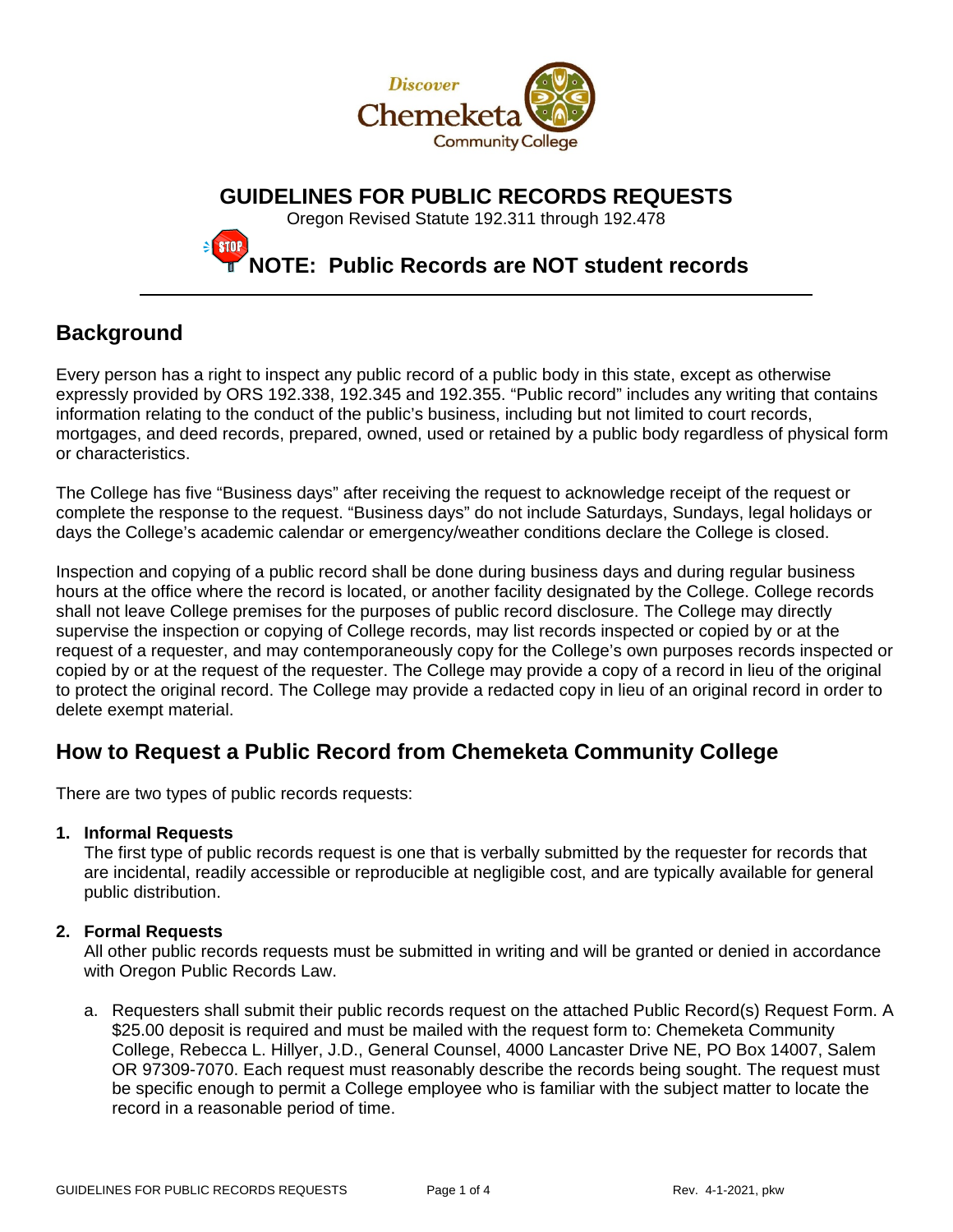- b. The College shall provide the requester with an estimate, in writing, if the reasonable costs associated with providing the public records are expected to exceed \$25.00. Reasonable costs shall include, but are not limited to, the actual cost of making public records available, including costs for summarizing, compiling or tailoring the public records, either in organization or media, to meet the request, and the cost of time spent by an attorney for the College in reviewing the public records, redacting material from the public records or segregating the public records into exempt and nonexempt records.
	- i. After receiving the estimate, the requester shall notify the College whether it wants the College to proceed with making the public records available. The College may require written confirmation that the requester wants the College to proceed with making the public record available.
- c. The College requires that the requester make payment to the College for the balance of the reasonable costs over and above the \$25 deposit, prior to the release of the public records. If the requester fails to pay the fee within 60 days of the date on which the College informed the requester of the fee, the College shall close the request.
- d. The College may furnish copies without charge or at a substantially reduced fee if the College determines that the waiver or reduction of fees is in the public interest because making the record available primarily benefits the general public.
- e. Requesters requesting a fee reduction or waiver shall fully cooperate with the College in identifying the reason(s) for the request. In order to determine whether or not the requested public records qualify for fee reduction or waiver, the requester must fully disclose their intended purpose of the request.
	- i. If the requester fails to respond within 60 days to a good faith request from the College for information or clarification, or fails to pay the fee within 60 days of the date on which the College informed the requester of the denial of the fee waiver, the College shall close the request.
- f. Any overpayments to the College by the requester will be promptly refunded after the public records are disclosed to the requester.
- g. Requesting party shall be charged at the rate(s) established below:
	- i. If the public records request requires a nominal amount of employee time, less than 30 minutes, which includes searching, locating, retrieving, copying, transporting, summarizing, compiling, tailoring, and preparation and release of a condensed version of significant facts that are not otherwise exempt from disclosure, copies shall be made at no charge, unless the number of copies requested exceeds 10 pages.
	- ii. Records that require only a nominal time of employee time, less than 30 minutes, but the number of copies exceeds 10 pages, shall be charged for the actual cost of employee time, including fringe benefits, copying/delivering charges, charges for summarizing, compiling tailoring, preparation and release of a condensed version of significant facts that are not otherwise exempt from disclosure, and the cost of time spent by an attorney for the College in reviewing the public records, redacting material from the public records or segregating the public records into exempt and nonexempt records. Copying charges shall be at the rate of \$0.20 (twenty cents) per page.
	- iii. Records that require more than a nominal amount of employee time, 30 minutes or more, will be provided to the requesting party for the actual cost of employee time, including fringe benefits, copying/delivery charges, charges for summarizing, compiling tailoring, and charges for the preparation and release of a condensed version of significant facts that are not otherwise exempt from disclosure. Copying charges shall be at the rate of \$0.20 (twenty cents) per page. Personnel costs shall be computed on the basis of quarter hours, rounded up, for time expended by College staff. Attorney fees, if any, shall be limited to the cost of time spent by an attorney for the College in reviewing the public records, redacting material from the public records or segregating the public records into exempt and nonexempt records.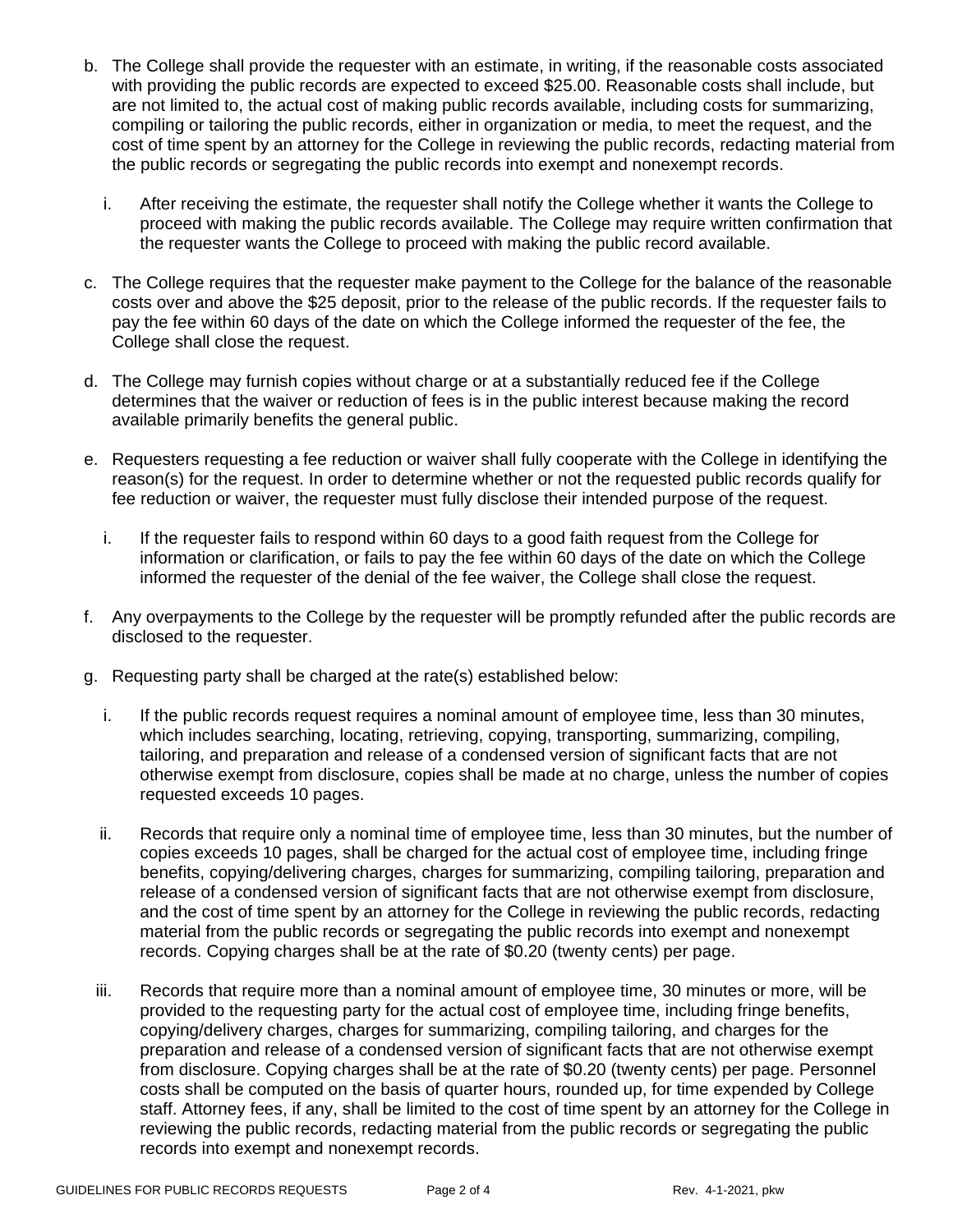- h. The College may charge for search time even if the Custodian of the record fails to locate any records in response to the request, or even if the records located are subsequently determined to be exempt from disclosure. When the amount of employee time used exceeds the amount of the \$25.00 deposit, the requester's deposit shall be forfeited.
- i. Requesters may seek review from the Oregon Attorney General's office or local District Attorney of a Public Records Request under the following conditions:
	- i. Their initial request was not acknowledged by the College within the proscribed time frame.
	- ii. The College's estimated time frame to complete the request was unreasonably long.
	- iii. Any other instance where the requester believes the College failed to comply with ORS 192.324.